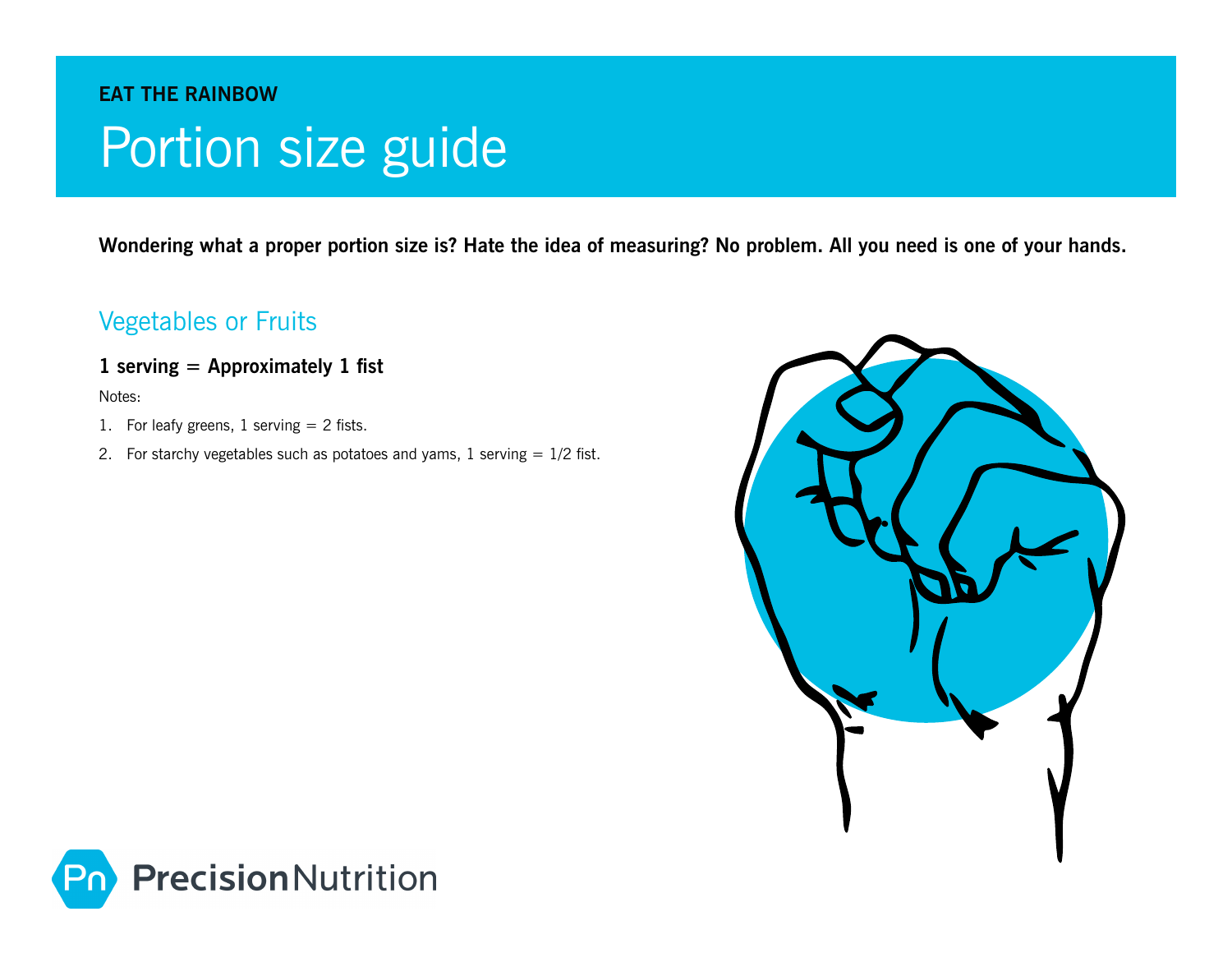#### **eat the rainbow**

# Portion size guide

### Lean Protein

#### **1 serving = Approximately 1 palm**

- 1. For large or active people, especially men,  $1$  serving  $= 2$  palms
- 2. Lean protein can include:
	- Lean red meat (e.g. beef, pork, wild game)
	- Poultry (e.g. chicken, turkey, duck)
	- Fish & seafood
	- Cottage cheese
	- Eggs
	- Tofu or tempeh



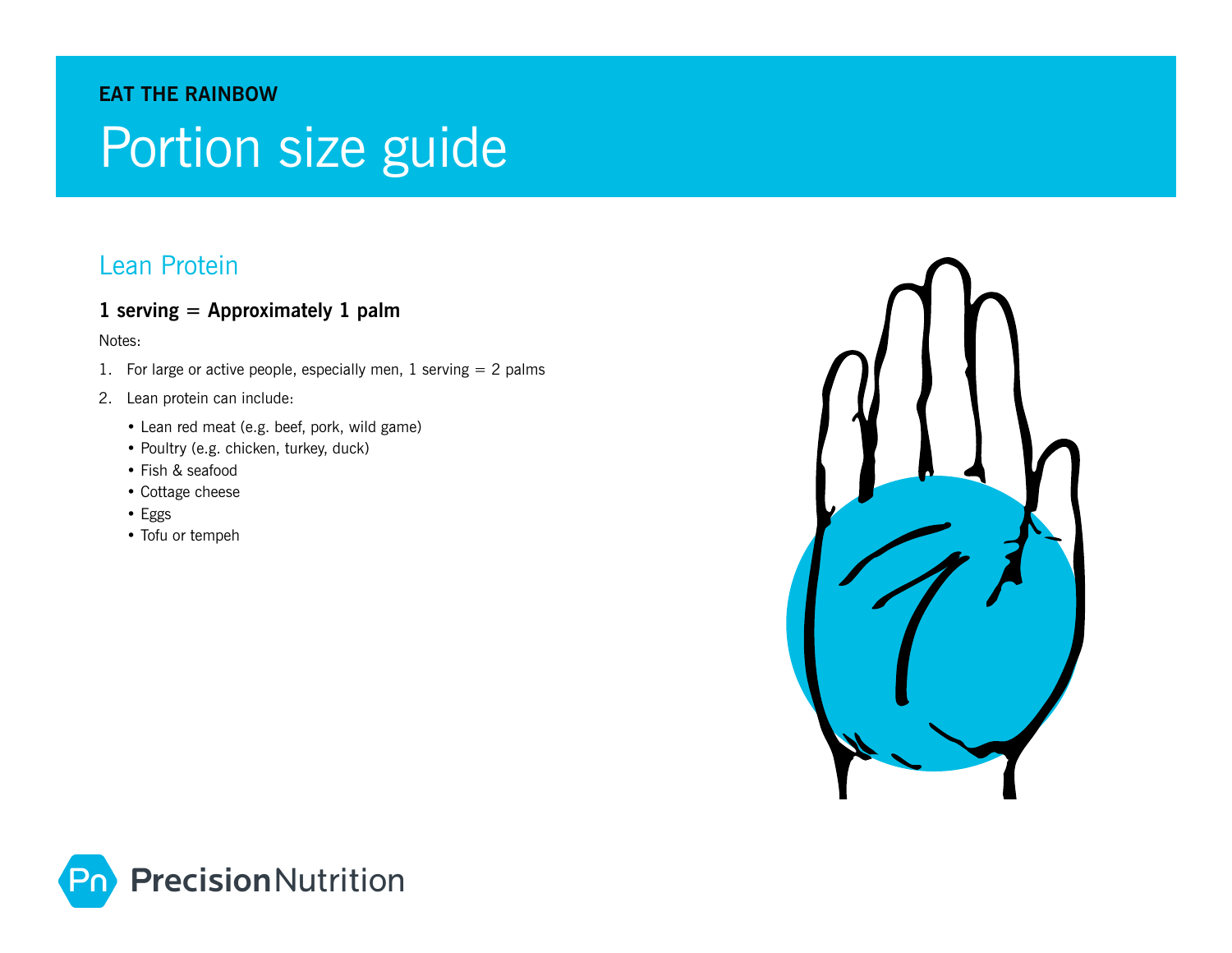#### **eat the rainbow**

## Portion size guide

### Whole Grains, Beans, & Legumes

#### **1 serving = Approximately 1/2 fist**

- 1. For large or active people, especially men,  $1$  serving  $= 1$  fist
- 2. Beans & legumes can include chickpeas, lentils, black beans, kidney beans, pinto beans, black-eyed peas, fava beans, etc.
- 3. Whole grains ideally means whole grains i.e. the whole, intact grain seed (rather than processed flours, breads, bagels, noodles and pasta, baked goods, etc. wherever possible).
- 4. Whole grains can include:
	- whole or steel-cut oats
	- brown, red, or wild rice
	- quinoa, amaranth, buckwheat groats
	- whole wheat, spelt, or kamut grains
	- corn
	- millet, barley